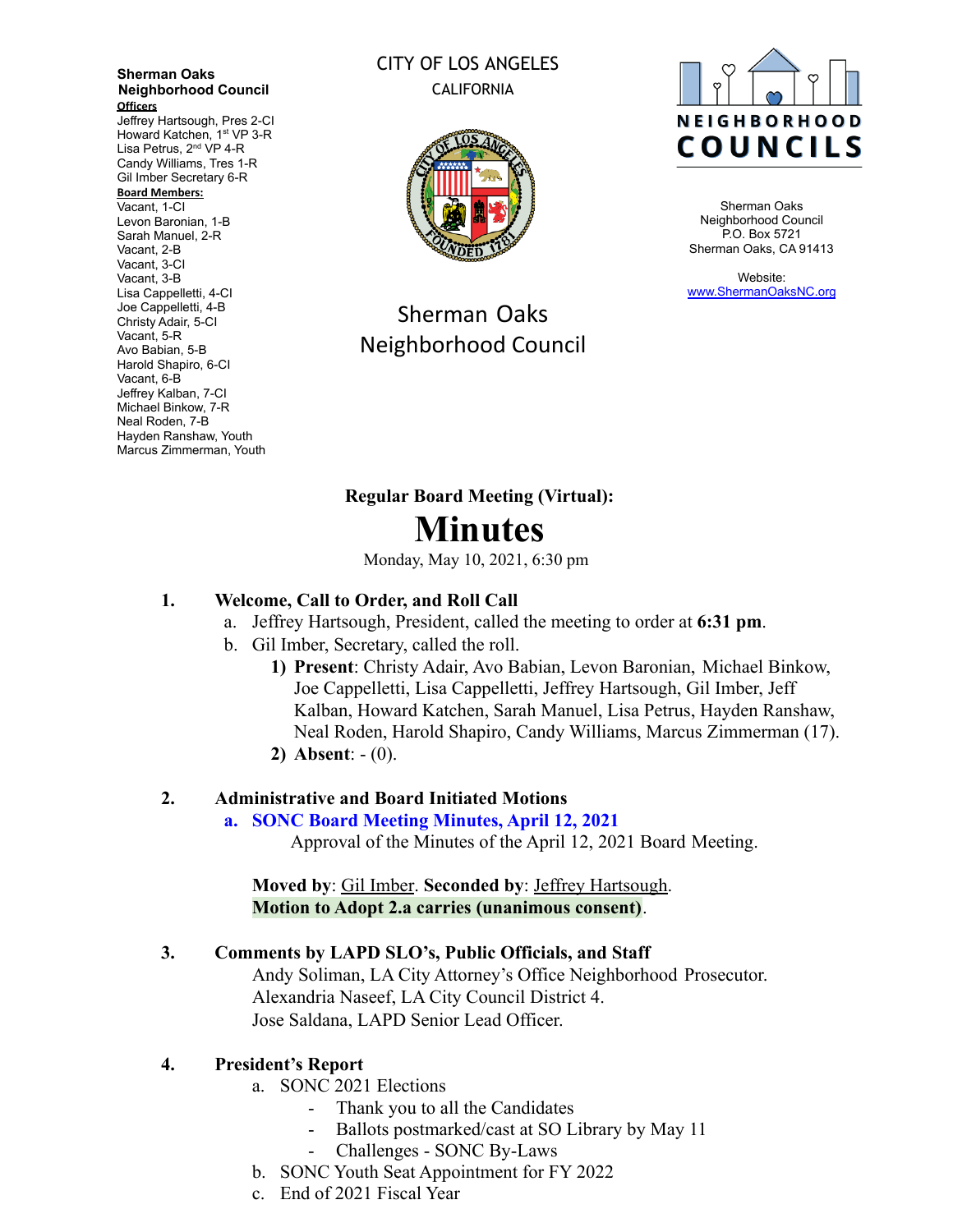d. Next SONC Board Meeting - June 14, 2021

## **5. Presentation: The Buckley School, Lisa Turchan, CFO**

An update on The Buckley School's response to operating during the pandemic and related issues of interest to the Sherman Oaks community.

## **6. Committee Reports**

- a. Education Committee Joe Cappelletti, Chair Discussion followed.
- b. Government Affairs Gil Imber, Chair

## 1) **[CF 21-0031.](https://cityclerk.lacity.org/lacityclerkconnect/index.cfm?fa=ccfi.viewrecord&cfnumber=21-0031) CARE+ Cleanups / COVID-19 Crisis / Homeless Encampments / Centers for Disease Control (CDC) Guidelines.**

The Sherman Oaks Neighborhood Council (SONC) urges LA City Council, in conjunction with the Department of Sanitation, Los Angeles Homeless Services Authority, and other service providers, including potential private-public partnerships, to establish a regular cleanup schedule of encampment sites and to supply trash receptacles such as but not limited to automated litter bins (ALBs) to encampment and other unhoused areas with regular collection in order to gauge the effectiveness of simply providing unhoused persons with the ability to properly dispose of waste.

*Community Impact Statements (CIS) to be filed and letters to CD 4 and others, as appropriate.*

**Moved by**: Government Affairs Committee Public comment followed. Discussion followed.

**Yes**: Adair, Babian, Binkow, J Cappelletti, L Cappelletti, Hartsough, Imber, Kalban, Katchen, Manuel, Petrus, Roden, Shapiro, Ranshaw **No**: - **Abstain**: - **Ineligible**: -

**Absent**: Baronian, Williams, Zimmerman **Motion to Adopt 6.b.1 carries (roll call vote)**: 14-0-0.

2) **[CF 19-1493](https://cityclerk.lacity.org/lacityclerkconnect/index.cfm?fa=ccfi.viewrecord&cfnumber=19-1493) & Letter to LAWA. Requesting LAWA to bring in expert help to succeed in advocating for the community's request regarding task force's PPRRY waypoint recommendation at its working group with FAA.**

The Sherman Oaks Neighborhood Council (SONC) asks Los Angeles World Airports (LAWA) to request, the Van Nuys Airport Citizens Advisory Council (VNY CAC) to support, the Board of Airport Commissioners (BOAC) to fund, perhaps in the vein of CF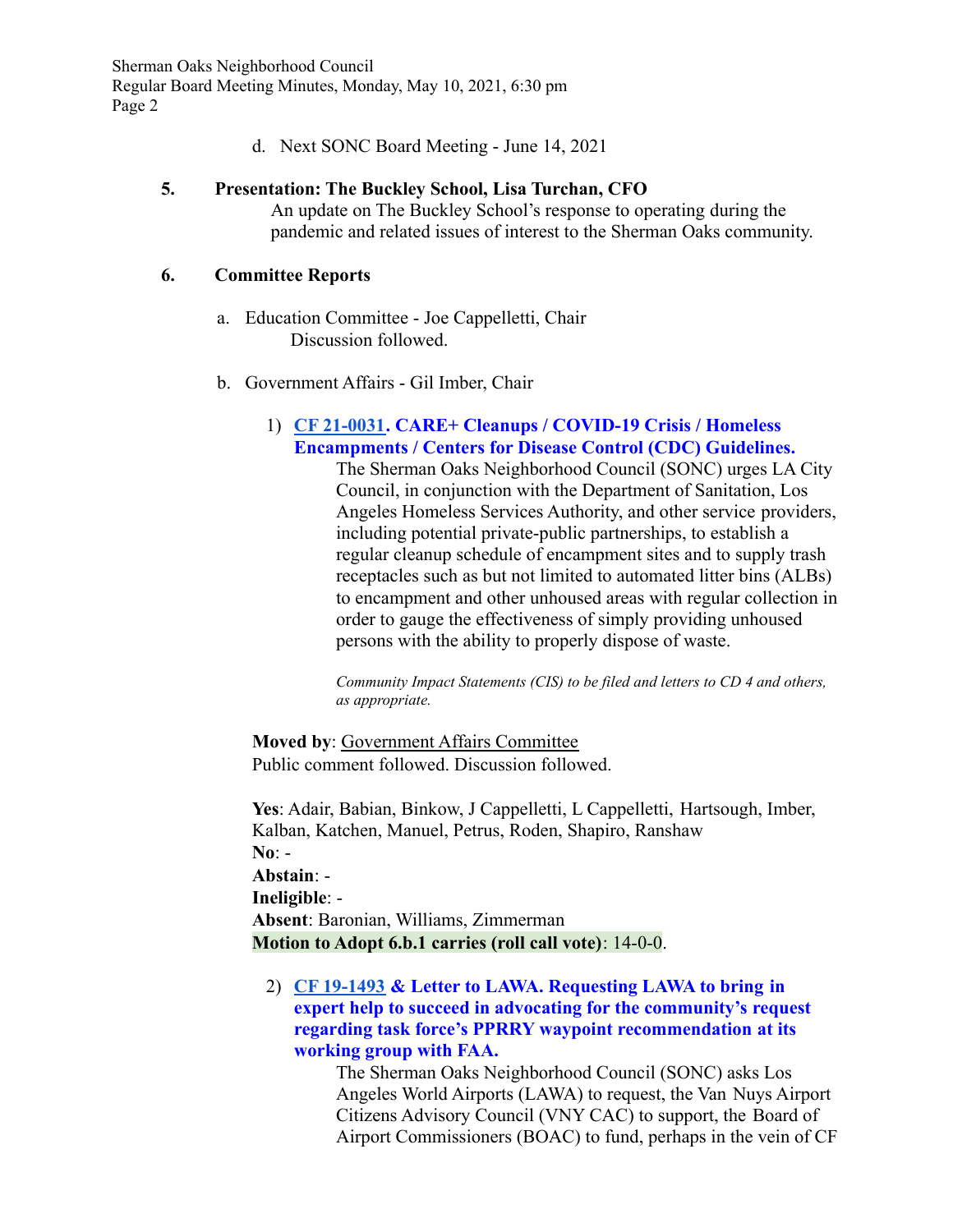> 19-1493 relative to funding sources for FAA-related outside counsel expenses, and LA City Council to ensure the hiring of a consultant with experience and a track record of success with the FAA in moving and dispersing NextGen flight paths to assist LAWA staff in achieving the stated action from LAWA in IFP gateway request from the fall of 2020 relative to the PPRRY waypoint.

*Community Impact Statements (CIS) to be filed and letters to CD 4, LAWA, VNY CAC, BOAC, and others, as appropriate.*

**Moved by**: Government Affairs Committee Public comment followed. Discussion followed.

**Yes**: Adair, Babian, J Cappelletti, L Cappelletti, Hartsough, Imber, Kalban, Katchen, Manuel, Roden, Shapiro, Ranshaw **No**: Binkow, Petrus **Abstain**: - **Ineligible**: - **Absent**: Baronian, Williams, Zimmerman **Motion to Adopt 6.b.2 carries (roll call vote)**: 12-2-0.

3) **[CF 21-0002-S22.](https://cityclerk.lacity.org/lacityclerkconnect/index.cfm?fa=ccfi.viewrecord&cfnumber=21-0002-S22) Los Angeles District Attorney / Sentencing Enhancements / Hate Crimes.**

> The Sherman Oaks Neighborhood Council (SONC) supports CF 21-0002-S22 in opposing the District Attorney's administrative action to cease seeking sentencing enhancements in criminal cases unless amendment to exempt sentencing enhancements for hate crimes from this policy.

*Community Impact Statements (CIS) to be filed and letters to CD 4 and others, as appropriate.*

**Moved by**: Government Affairs Committee Public comment followed. Discussion followed.

**Yes**: Adair, Babian, Binkow, J Cappelletti, L Cappelletti, Hartsough, Imber, Kalban, Katchen, Petrus, Roden, Shapiro, Ranshaw **No**: - **Abstain**: - **Ineligible**: - **Absent**: Baronian, Manuel, Williams, Zimmerman **Motion to Adopt 6.b.3 carries (roll call vote)**: 13-0-0.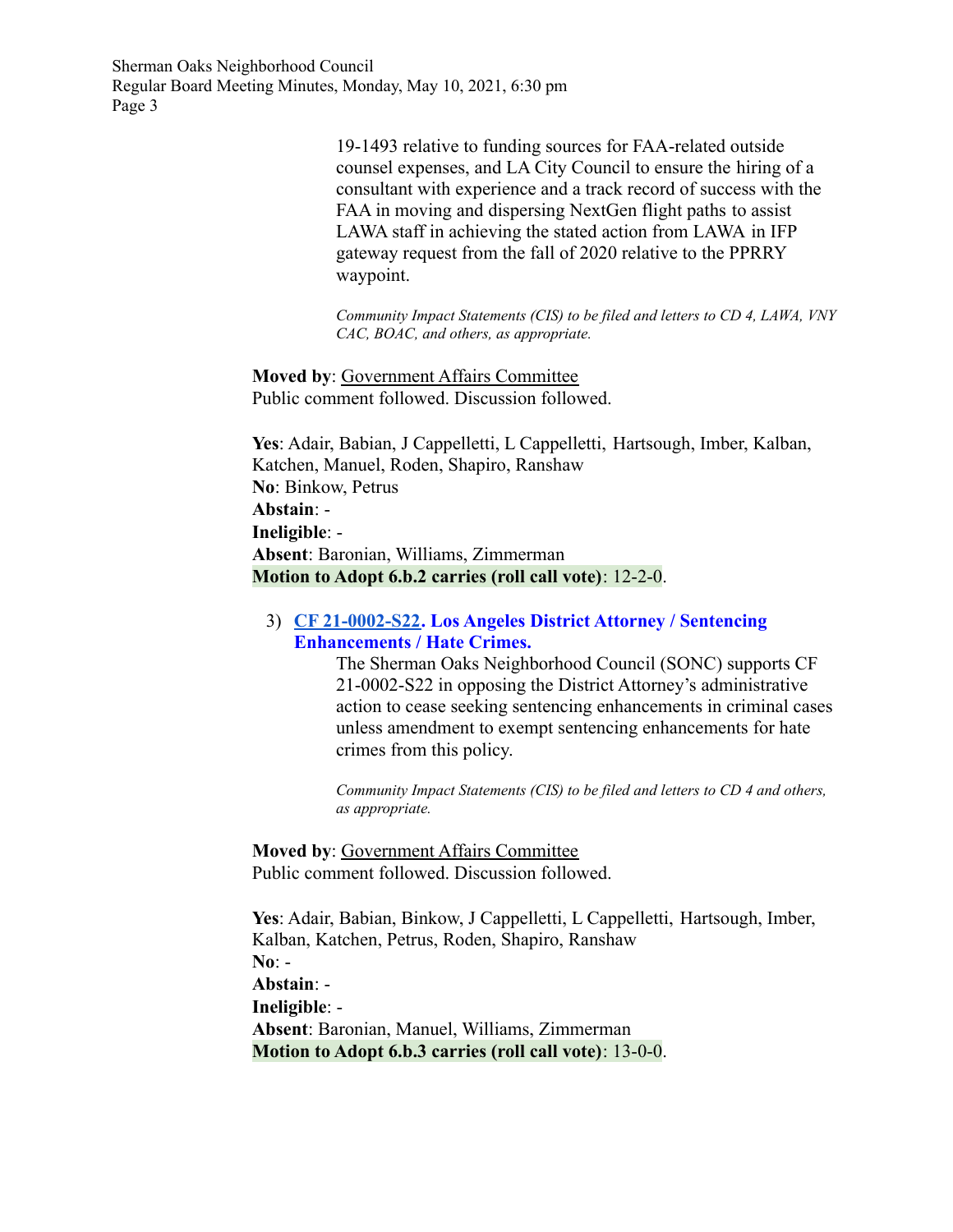## 4) **[CF 21-0002-S106.](https://cityclerk.lacity.org/lacityclerkconnect/index.cfm?fa=ccfi.viewrecord&cfnumber=21-0002-S106) AB 1401 (Friedman) / Minimum Parking Requirements Prohibition / Major Transit Stops / High-Quality Transit Corridor.**

The Sherman Oaks Neighborhood Council (SONC) supports CF 21- 0002-S106 in opposing AB 1401 (Friedman), which would prohibit a city or county from imposing minimum parking requirements on all developments located within one-half mile walking distance of a major transit stop or a high-quality transit corridor.

*Community Impact Statements (CIS) to be filed and letters to CD 4 and others, as appropriate.*

**Moved by**: Government Affairs Committee Public comment followed. Discussion followed.

**Yes**: Adair, Babian, Binkow, J Cappelletti, L Cappelletti, Hartsough, Imber, Kalban, Katchen, Petrus, Roden, Shapiro, Ranshaw **No**: - **Abstain**: - **Ineligible**: - **Absent**: Baronian, Manuel, Williams, Zimmerman **Motion to Adopt 6.b.4 carries (roll call vote)**: 13-0-0.

c. Green & Sustainability Committee - Avo Babian, Chair

## 1) **[CF 18-0131.](https://cityclerk.lacity.org/lacityclerkconnect/index.cfm?fa=ccfi.viewrecord&cfnumber=18-0131) Zero Emissions Maintenance Equipment Pilot / City Parks and Golf Courses.**

The SONC board is in support of the council motion directing the Department of Recreation and Parks to report on a strategy and timeline for a pilot program to evaluate the use of zero-emission maintenance equipment at parks and golf courses.

SONC recommends that American Green Zone Alliance (AGZA), be the organization that helps the City of Los Angeles with their zero emissions maintenance equipment pilot project, in order to avoid common problems that may arise in transitioning untrained staff. AGZA is the certification organization that helped the City of South Pasadena achieve their groundbreaking zero emission operations for all city properties, and is the most qualified and experienced consultancy to ensure the City's program success. The SONC supports the City's pilot program and urges to implement AGZA's Green Zone certification throughout its parks and golf courses.

*Community Impact Statements (CIS) to be filed and letters to CD 4 and others, as appropriate.*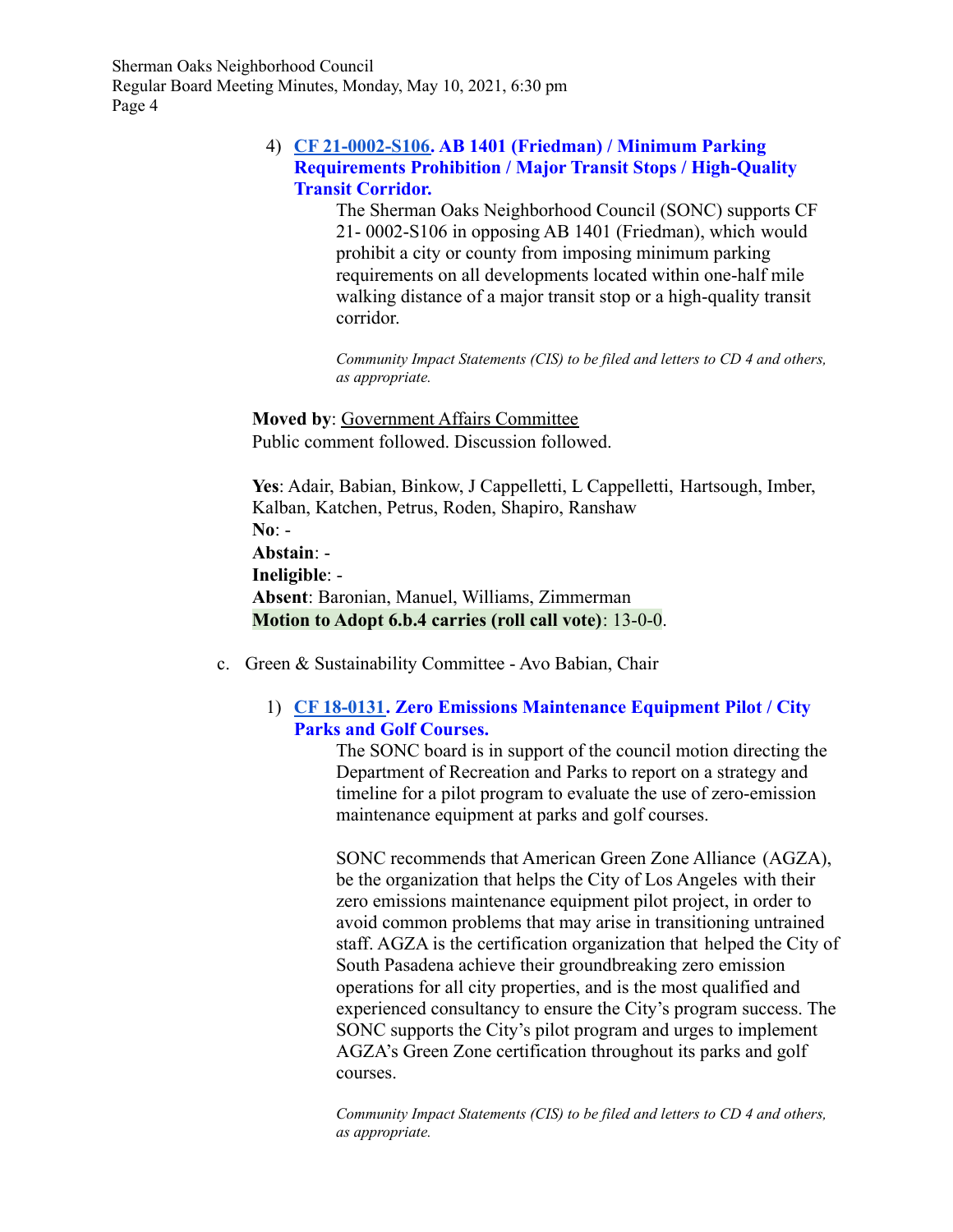## **Moved by**: Green and Sustainability Committee

**Yes**: Adair, Babian, Binkow, J Cappelletti, L Cappelletti, Hartsough, Imber, Kalban, Katchen, Petrus, Roden, Shapiro, Ranshaw **No**: - **Abstain**: - **Ineligible**: - **Absent**: Baronian, Manuel, Williams, Zimmerman **Motion to Adopt 6.c.1 carries (roll call vote)**: 13-0-0.

2) **[CF 16-0243-S1.](https://cityclerk.lacity.org/lacityclerkconnect/index.cfm?fa=ccfi.viewrecord&cfnumber=16-0243-S1) Research Partnership / Los Angeles 100 Percent Renewable Energy Study / Los Angeles Department of Water and Power.**

> The SONC board is in support of the council motion #16-0423-S1 directing the LADWP to reach 100% renewable energy for the grid by 2030, as recommended in the study LADWP 100% Renewable Study release in Feb of 2021.

*Community Impact Statements (CIS) to be filed and letters to CD 4 and others, as appropriate.*

### **Moved by**: Green and Sustainability Committee

**Yes**: Adair, Babian, Binkow, J Cappelletti, L Cappelletti, Hartsough, Imber, Kalban, Katchen, Petrus, Roden, Shapiro, Ranshaw **No**: - **Abstain**: - **Ineligible**: - **Absent**: Baronian, Manuel, Williams, Zimmerman **Motion to Adopt 6.c.2 carries (roll call vote)**: 13-0-0.

- d. Outreach Committee Sarah Manuel, Chair *Hartsough presented the Chair's report on Manuel's behalf*. Discussion followed. SONC website will be converted to the new site on June 21, 2021.
- e. Planning & Land Use Committee Jeff Kalban, Chair Discussion followed.
	- 1) **Request of LA City Council / LA Planning Department Amendment to Ventura Cahuenga Specific Plan.**

A motion to endorse and approve the SONC Planning and Land Use Committee motion, passed on April 15, 2021, requesting the Los Angeles City Council re-evaluate their June 2019 action and require the LA Planning Department to do a comprehensive amendment of the Ventura-Cahuenga Boulevard Corridor Specific Plan.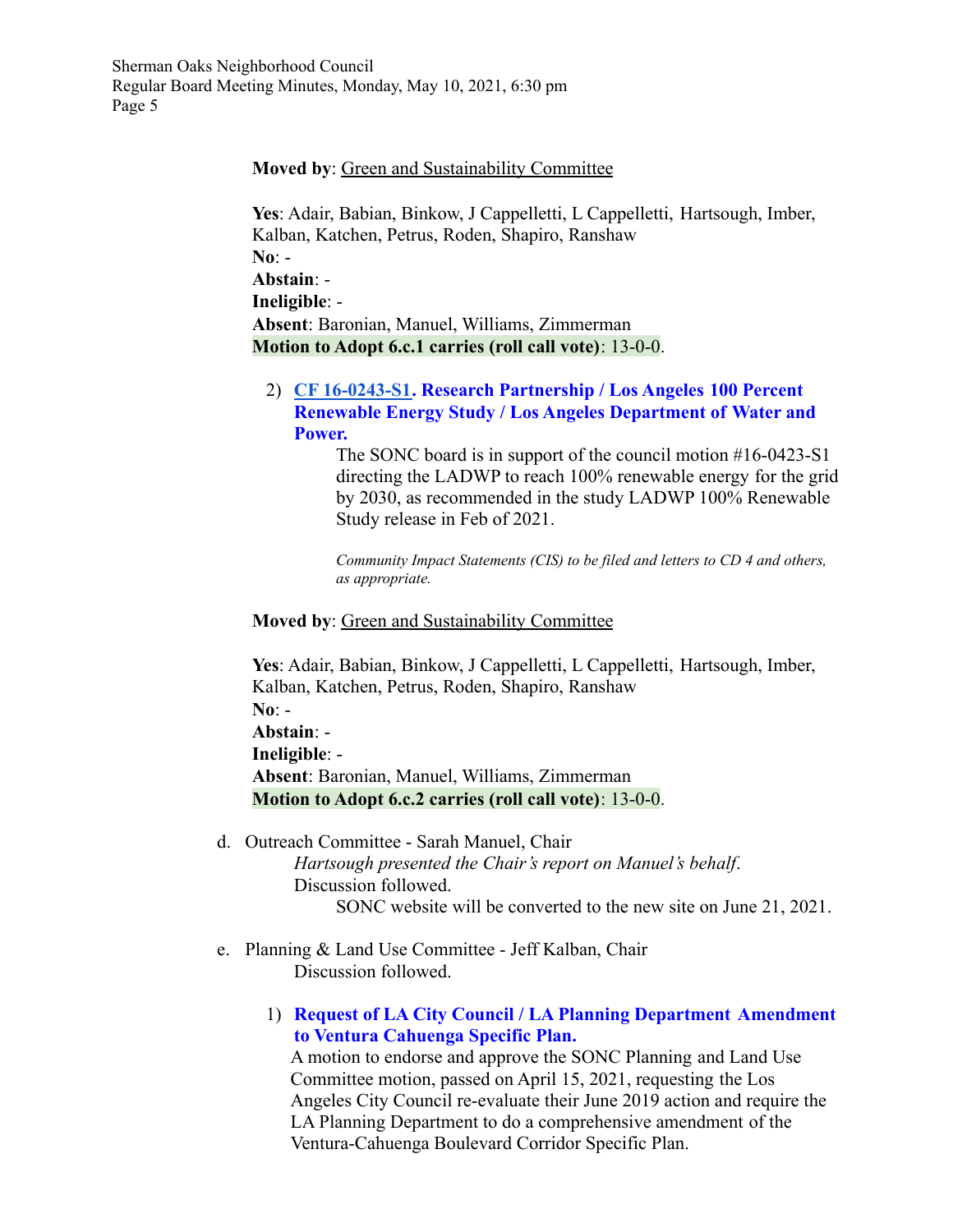> **Moved by**: Planning and Land Use Committee Public comment followed. Discussion followed.

**Yes**: Adair, Babian, Binkow, J Cappelletti, L Cappelletti, Hartsough, Imber, Kalban, Katchen, Petrus, Roden, Shapiro, Ranshaw **No**: - **Abstain**: - **Ineligible**: - **Absent**: Baronian, Manuel, Williams, Zimmerman **Motion to Adopt 6.e.1 carries (roll call vote)**: 13-0-0.

- f. Public Safety Committee Christy Adair & Jenna Lewis, Co-Chairs
- g. Traffic & Transportation Committee Avo Babian, Chair

## 1) **Noise Cameras.**

[Letter: A motion](https://www.shermanoaksnc.org/docs/34483779-7745.pdf) to support the implementation of "Noise" Cameras" to automatically measure exhaust sounds of vehicles and issue citations to the owners of offending vehicles.

*Community Impact Statements (CIS) to be filed and letters to CD 4 and others, as appropriate.*

**Moved by**: Traffic & Transportation Committee Discussion followed.

**Yes**: Adair, Babian, J Cappelletti, L Cappelletti, Hartsough, Imber, Kalban, Katchen, Petrus, Roden, Shapiro **No**: Ranshaw **Abstain**: - **Ineligible**: - **Absent**: Baronian, Binkow, Manuel, Williams, Zimmerman **Motion to Adopt 6.g.1 carries (roll call vote)**: 11-1-0.

## 2) **Letter to Metro opposing the widening of freeways and supporting the proposed underground subway solution in the Sepulveda Transit Corridor Project.**

[Letter:](https://www.shermanoaksnc.org/docs/34483779-7746.pdf) The Sherman Oaks Neighborhood Council (SONC) urges Los Angeles County Metro Transportation Authority to prioritize equitable capital public transportation expenditures—such as but not limited to the proposed underground 'subway' solution in the Sepulveda Transit Corridor—over freeway widening.

Widening freeways and adding lanes often result in negative consequences. Decades of research on the concept of induced demand show that freeway expansions do not alleviate congestion,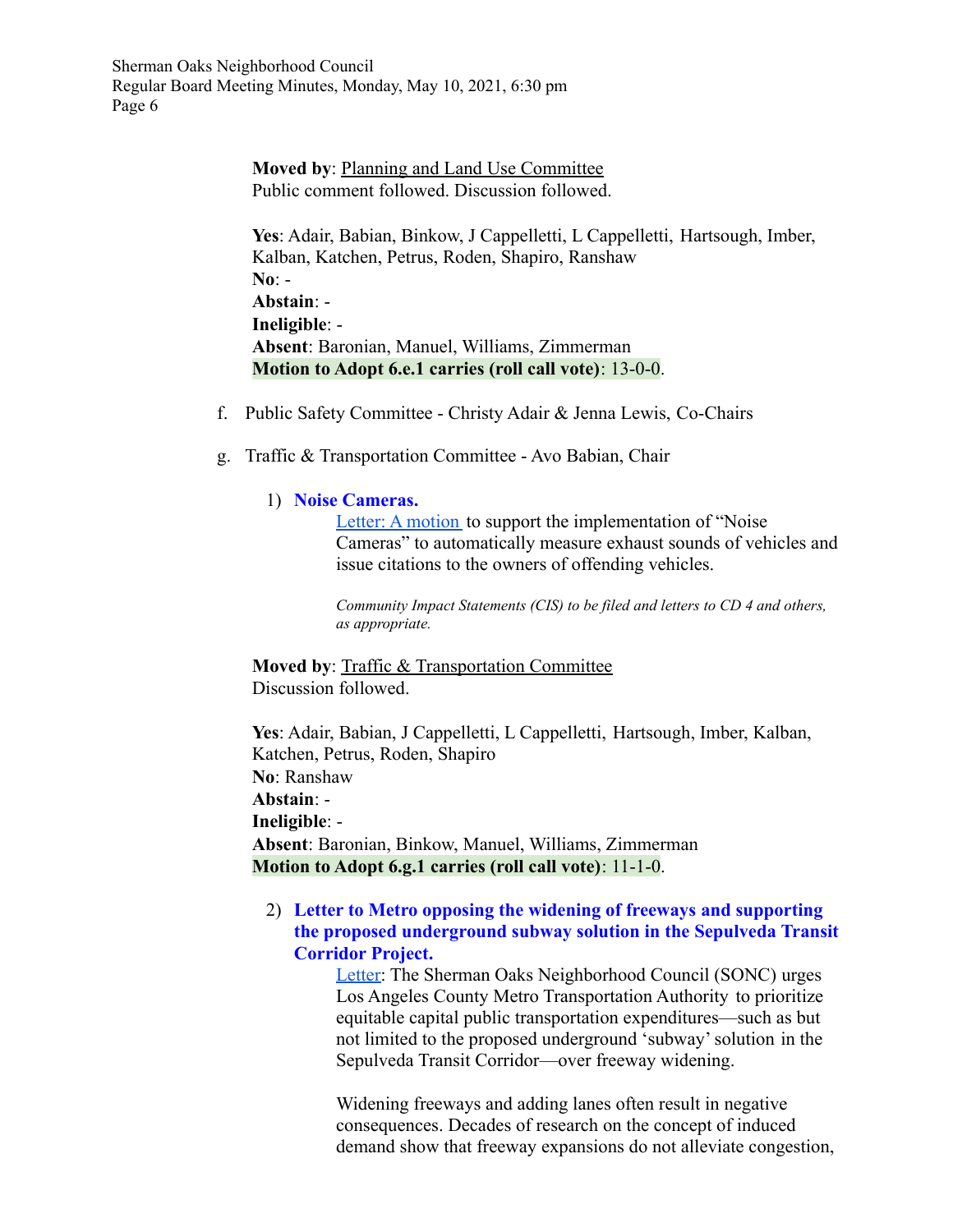> do not speed up traffic, and do not decrease travel times. Instead, extra lanes draw in more drivers, who shift away from other modes like public transit.

> These consequences run contrary to Metro's climate and equity goals. Freeway widening, in fact, does the opposite of Metro's own stated goals - they further pollute our air, warm our planet, and make our society more unequal. These projects force long-time residents from their homes and demolish houses near freeways. These communities deserve recompense, not more bulldozing.

> SONC requests Metro select this equitable fully-underground heavy rail proposal in the Sepulveda Transit Corridor and to refrain from accepting or supporting any project that will evict residents from their homes.

*Community Impact Statements (CIS) to be filed and letters to CD 4 and others, as appropriate.*

**Moved by**: Traffic & Transportation Committee Discussion followed.

**Motion to Commit by**: Jeffrey Hartsough. **Seconded by**: Gil Imber. Discussion followed.

**Yes**: Adair, Babian, J Cappelletti, L Cappelletti, Hartsough, Imber, Kalban, Katchen, Petrus, Ranshaw, Roden, Shapiro **No**: - **Abstain**: - **Ineligible**: - **Absent**: Baronian, Binkow, Manuel, Williams, Zimmerman **Motion to Commit 6.g.2 to T&T Cmte carries (roll call vote)**: 12-0-0.

h. Budget Advocates - Howard Katchen, SONC Rep & Budget Advocate

## **7. Treasurer's Report** - Candy Williams, Treasurer

a. Treasurer's Report

## b. **Consent Calendar**

i. A motion to approve the Sherman Oaks Neighborhood Council's (SONC) Monthly Expenditure Report (MER) for the period ending March 31, 2021.

ii. A motion to approve a Neighborhood Purposes Grant (NPG) of \$3000 to the Kester Avenue Elementary PTA to support the school's mural projects.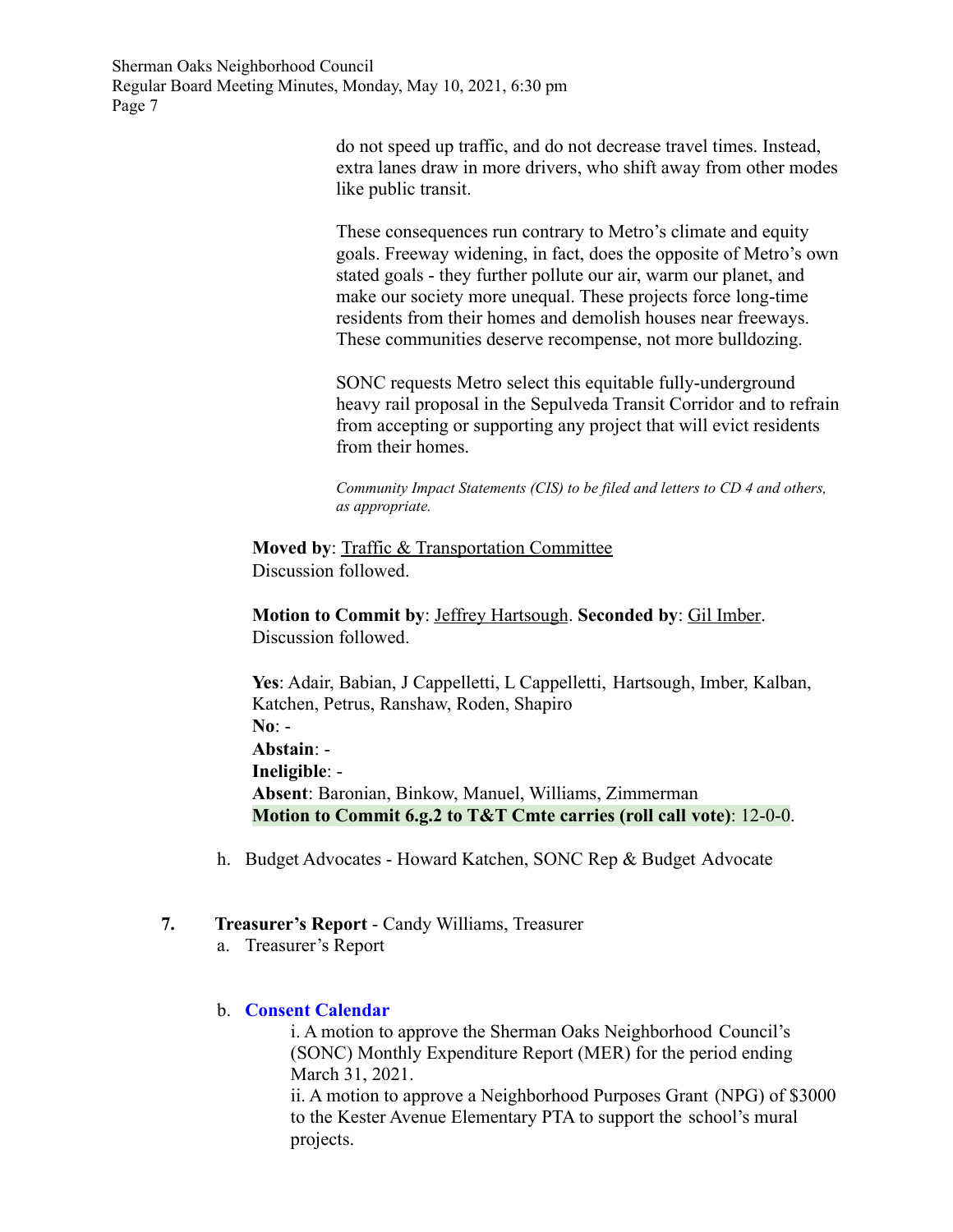> iii. A motion to approve a Neighborhood Purposes Grant (NPG) of \$2762.50 to the Sherman Oaks Chamber Foundation to graffiti proof the painted utility boxes in Sherman Oaks.

> iv. A motion to approve the Sherman Oaks Neighborhood Council (SONC)'s expenditure of \$750 to sponsor the painting of a Utility Box at the corner of Ventura Boulevard and Van Nuys Boulevard as part of SONC's outreach and beautification of our Sherman Oaks community and support of the Sherman Oaks Chamber Foundation.

v. A motion to approve the Sherman Oaks Neighborhood Council's (SONC) donation of up to \$4000 to the Los Angeles Regional Food Bank.

vi. A motion to approve the Sherman Oaks Neighborhood Council's (SONC) donation of up to \$4000 to the North Hollywood Interfaith Food Pantry.

vii. A motion to approve the Sherman Oaks Neighborhood Council's (SONC) donation of \$1000 to LA Family Housing in recognition of Marsha Hunt's waiver of licensing fees for the movie "Marsha Hunt's Sweet Adversity" to be shown at the initial SONC virtual movie series event.

## **Moved by**: Finance Committee

Imber requested to remove 7.b.ii (NPG: Kester Ave Elementary PTA) from the consent calendar. Shapiro requested to remove 7.b.iii (NPG: Sherman Oaks Chamber Foundation) from the consent calendar. J Cappelletti requested to remove 7.b.vii (Donation to LA Family Housing) from the consent calendar.

**7.b.i, iv-vi**. **Yes**: Adair, Babian, Binkow, J Cappelletti, L Cappelletti, Hartsough, Imber, Kalban, Katchen, Manuel, Petrus, Roden, Shapiro, Williams **No**: -

**Abstain**: - **Ineligible**: Zimmerman **Absent**: Baronian, Ranshaw **Motion to Adopt 7.b.i, iv-vi carries (roll call vote)**: 14-0-0.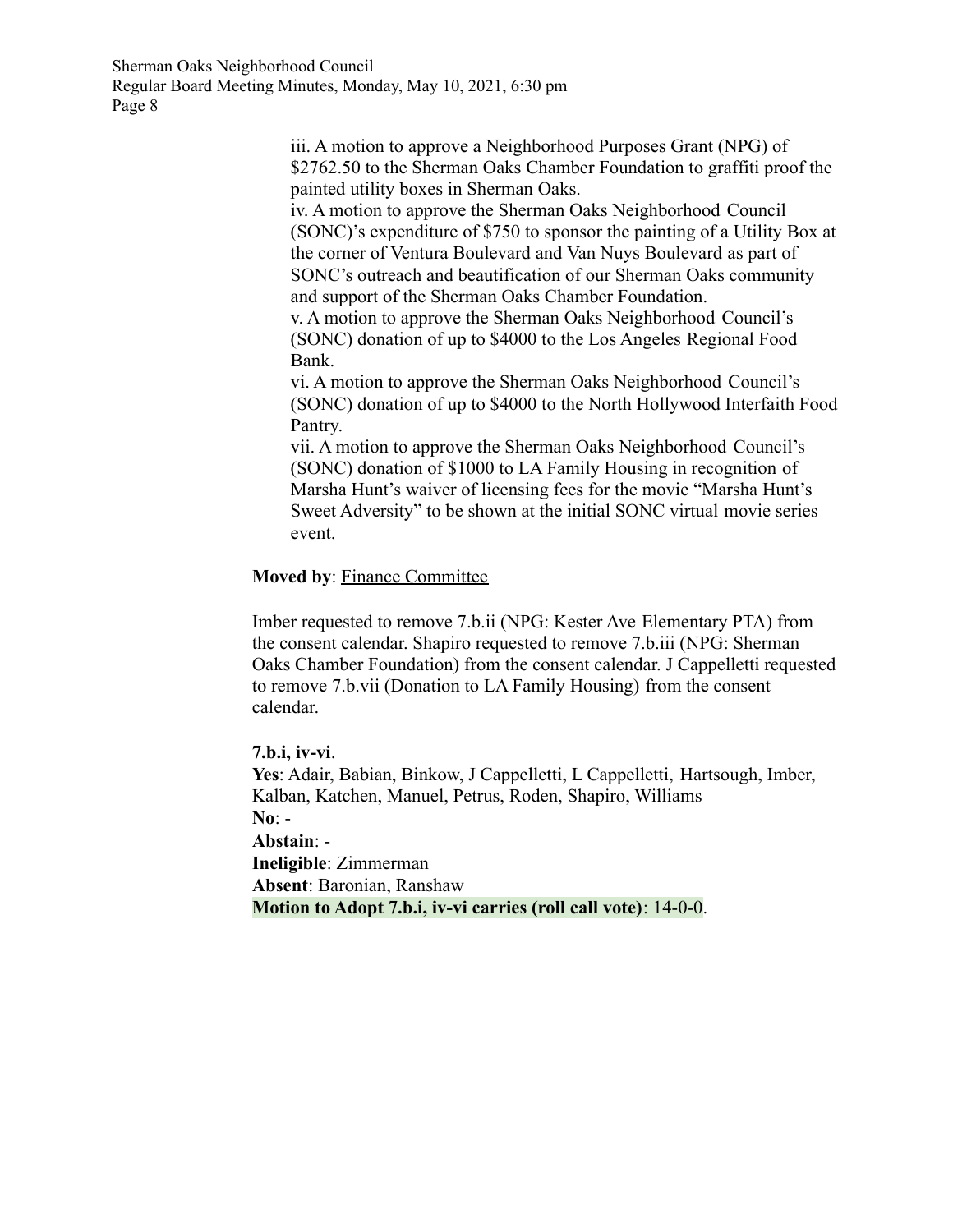## **7.b.ii**: Public comment followed. Discussion followed. **Motion to Amend 7.b.ii by**: Gil Imber. **Seconded by**: Lisa Petrus.

A motion to approve a Neighborhood Purposes Grant (NPG) of  $\frac{2000}{2000}$ \$2700.90 to the Kester Avenue Elementary PTA to support the school's mural projects.

**Yes**: Adair, Babian, Binkow, J Cappelletti, L Cappelletti, Hartsough, Imber, Kalban, Katchen, Manuel, Petrus, Roden, Shapiro, Williams **No**: -

**Abstain**: -

**Ineligible**: Zimmerman **Absent**: Baronian, Ranshaw **Motion to Amend 7.b.ii carries (roll call vote)**: 14-0-0.

Discussion followed.

**Yes**: Adair, Babian, Binkow, J Cappelletti, L Cappelletti, Hartsough, Imber, Kalban, Katchen, Manuel, Petrus, Roden, Shapiro, Williams **No**: -

**Abstain**: -

**Ineligible**: Zimmerman **Absent**: Baronian, Ranshaw **Motion to Adopt 7.b.ii as Amended carries (roll call vote)**: 14-0-0.

**7.b.iii**: Discussion followed.

**Yes**: Adair, Babian, Binkow, J Cappelletti, L Cappelletti, Hartsough, Imber, Kalban, Katchen, Manuel, Petrus, Roden, Shapiro, Williams **No**: - **Abstain**: - **Ineligible**: Zimmerman **Absent**: Baronian, Ranshaw **Motion to Adopt 7.b.iii carries (roll call vote)**: 14-0-0.

**7.b.vii**: Public comment followed. Discussion followed. **Yes**: Adair, Babian, Binkow, J Cappelletti, L Cappelletti, Hartsough, Imber, Kalban, Katchen, Manuel, Petrus, Roden, Shapiro, Williams **No**: - **Abstain**: - **Ineligible**: Zimmerman **Absent**: Baronian, Ranshaw **Motion to Adopt 7.b.vii carries (roll call vote)**: 14-0-0.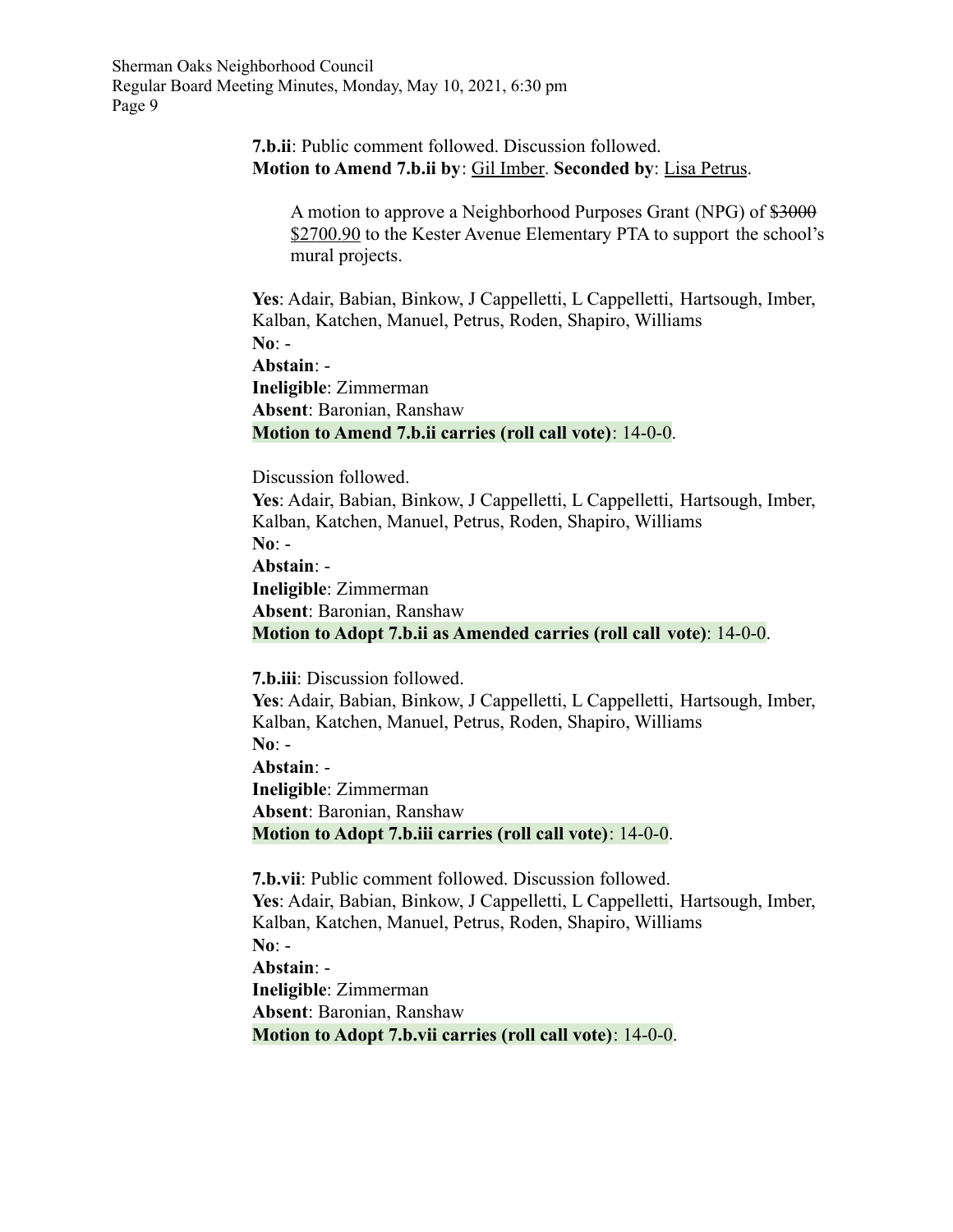## c. **NPG: Loaves & Fishes II**.

A motion to approve a Neighborhood Purposes Grant (NPG) of \$2000 to the Catholic Charities of Los Angeles, Inc. – Loaves & Fishes II to support unhoused individuals and families in poverty.

## **Moved by**: Finance Committee

Public comment followed. Discussion followed.

**Yes**: Adair, Babian, Binkow, J Cappelletti, L Cappelletti, Hartsough, Imber, Kalban, Katchen, Manuel, Petrus, Roden, Shapiro, Williams **No**: - **Abstain**: - **Ineligible**: Ranshaw, Zimmerman

**Absent**: Baronian **Motion to Adopt 7.c carries (roll call vote)**: 14-0-0.

## d. **Outreach: Movies in the Park for June/July Approval**.

A motion to approve the Sherman Oaks Neighborhood Council's (SONC) outreach Movies in the Park in June/July as public health guidelines allow and the expenditure of 2020 encumbered funds of up to \$1885 (Swank Movies \$685 and Pro Outdoor Movies Inc \$1200) for the screening and related expenses.

**Moved by**: Harold Shapiro. **Seconded by**: Neal Roden. Discussion followed.

**Yes**: Adair, Babian, Binkow, J Cappelletti, L Cappelletti, Hartsough, Imber, Kalban, Katchen, Manuel, Petrus, Roden, Shapiro, Williams **No**: - **Abstain**: - **Ineligible**: Zimmerman **Absent**: Baronian, Ranshaw **Motion to Adopt 7.d carries (roll call vote)**: 14-0-0.